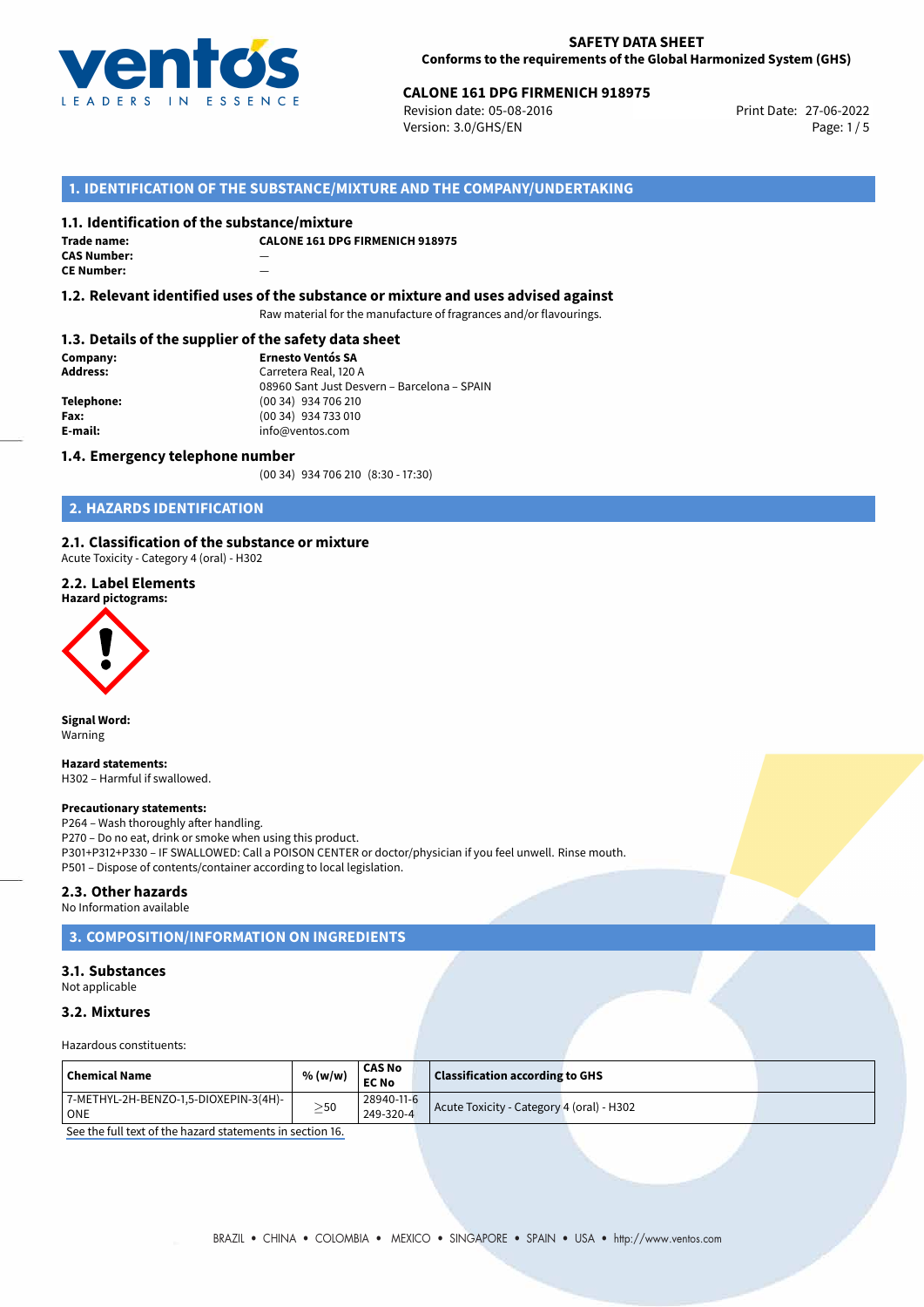

# **CALONE 161 DPG FIRMENICH 918975**<br>
Revision date: 05-08-2016<br> **Print Date: 27-06-2022**

Revision date: 05-08-2016 Version: 3.0/GHS/EN Page: 2 / 5

## **4. FIRST-AID MEASURES**

## **4.1. Description of necessary first aid measures**

| Ingestion:    | Rinse mouth with water.<br>Obtain medical advice.<br>Keep at rest. Do not induce vomiting.                                                           |
|---------------|------------------------------------------------------------------------------------------------------------------------------------------------------|
| Eye contact:  | In case of contact with eyes, rinse immediately with plenty of water for at least 15 minutes and seek medical advice.                                |
| Inhalation:   | Remove person to fresh air and keep at rest.<br>Seek immediate medical advice.                                                                       |
| Skin contact: | Take off immediately all contaminated clothing.<br>Thoroughly wash affected skin with soap and water.<br>Seek medical attention if symptoms persist. |

#### **4.2. Most important symptoms and effects, both acute and delayed** No information available.

# **4.3. Indication of any immediate medical attention and special treatment needed**

No information available.

## **5. FIRE-FIGHTING MEASURES**

## **5.1. Extinguishing Media**

Water spray, carbon dioxide, dry chemical powder or appropriate foam. For safety reasons do not use full water jet.

## **5.2. Special hazards arising from the substance or mixture**

Known or Anticipated Hazardous Products of Combustion: Emits toxic fumes under fire conditions.

## **5.3. Advice for firefighters**

High temperatures can lead to high pressures inside closed containers. Avoid inhalation of vapors that are created. Use appropriate respiratory protection. Do not allow spillage of fire to be poured into drains or watercourses. Wear self-contained breathing apparatus and protective clothing.

## **6. ACCIDENTAL RELEASE MEASURES**

## **6.1. Personal precautions, protective equipment and emergency procedures**

Evacuate surronding areas. Ensure adequate ventilation. Keep unnecessary and unprotected personnel from entering. Do not breathe vapor/spray. Avoid contact with skin and eyes. Information regarding personal protective measures: see section 8.

## **6.2. Environmental precautions**

To avoid possible contamination of the environment, do not discharge into any drains, surface waters or groundwaters.

## **6.3. Methods and materials for containment and cleaning up**

Cover with an inert, inorganic, non-combustible absorbent material (e.g. dry-lime, sand, soda ash). Place in covered containers using non-sparking tools and transport outdoors. Avoid open flames or sources of ignition (e.g. pilot lights on gas hot water heater). Ventilate area and wash spill site after material pickup is complete.

## **6.4. Reference to other sections**

Information regarding exposure controls, personal protection and disposal considerations can be found in sections 8 and 13.

# **7. HANDLING AND STORAGE**

## **7.1. Precautions for safe handling**

Do not store or handle this material near food or drinking water. Do not smoke. Avoid contact with the eyes, skin and clothing. Wear protective clothing and use glasses. Observe the rules of safety and hygiene at work. Keep in the original container or an alternative made from a compatible material.

## **7.2. Conditions for safe storage, including any incompatibilities**

Store in tightly closed and preferably full containers in a cool, dry and ventilated area, protected from light. Keep away from sources of ignition (e.g. hot surfaces, sparks, flame and static discharges). Keep away from incompatible materials (see section 10).

## **7.3. Specific end use(s)**

No information available.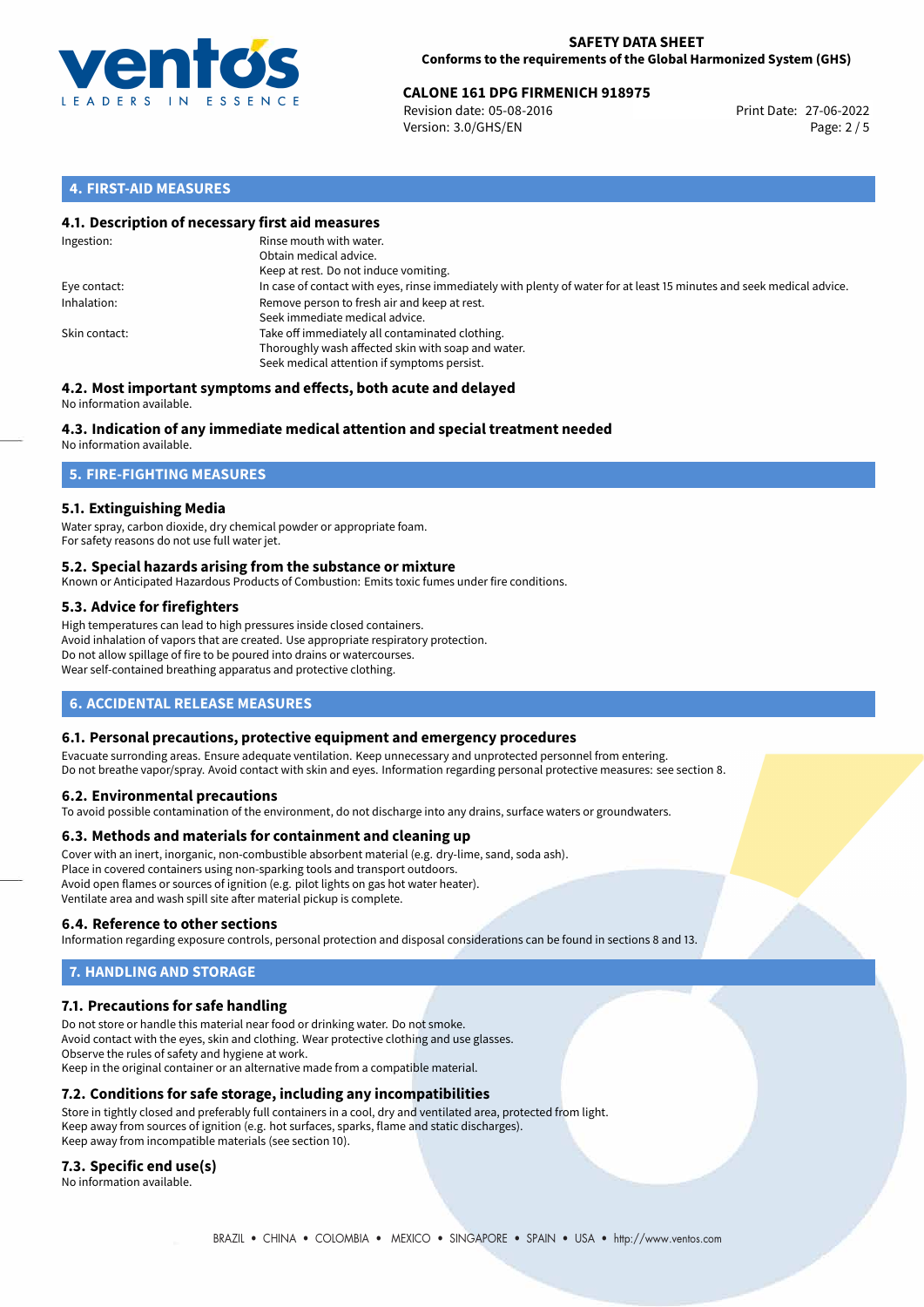

# **CALONE 161 DPG FIRMENICH 918975**<br>Revision date: 05-08-2016 **CALONE 1898 Print Date: 27-06-2022**

Revision date: 05-08-2016 Version: 3.0/GHS/EN Page: 3 / 5

## **8. EXPOSURE CONTROLS AND PERSONAL PROTECTION**

#### **8.1. Control parameters**

Components with occupational exposure limits: None known.

### **8.2. Exposure controls**

Measures should be taken to prevent materials from being splashed into the body. Provide adequate ventilation, according to the conditions of use. Use a mechanical exhaust if required.

#### **8.3. Individual protection measures, such as personal protective equipment**

| Eye/Face protection:             | Chemical safety goggles are recommended. Wash contaminated goggles before reuse.                                                            |
|----------------------------------|---------------------------------------------------------------------------------------------------------------------------------------------|
| Hand Protection:                 | Chemical-resistant gloves are recommended. Wash contaminated gloves before reuse.                                                           |
| Body protection:                 | Personal protective equipment for the body should be selected based on the task being performed and the risks                               |
|                                  | involved.                                                                                                                                   |
| Respiratory Protection:          | In case of insufficient ventilation, use suitable respiratory equipment.                                                                    |
| Environmental exposure controls: | Emissions from ventilation or process equipment should be checked to ensure they comply with environmental<br>protection legislation.       |
|                                  | In some cases, filters or engineering modifications to the process equipment will be necessary to reduce emissions to<br>acceptable levels. |

## **9. PHYSICAL AND CHEMICAL PROPERTIES**

## **9.1. Information on basic physical and chemical properties**

| Appearance:                            | Liquid                     |
|----------------------------------------|----------------------------|
| Colour:                                | Conforms to standard       |
| Odour:                                 | Conforms to standard       |
| Odour theshold:                        | Not determined             |
| pH:                                    | Not determined             |
| Melting point/freezing point:          | Not determined             |
| Boling point/boiling range:            | Not determined             |
| Flash point:                           | 96 °C                      |
| Evaporation rate:                      | Not determined             |
| Flammability:                          | Not determined             |
| Lower flammability/Explosive limit:    | Not determined             |
| Upper flammability/Explosive limit:    | Not determined             |
| Vapour pressure:                       | Not determined             |
| Vapour Density:                        | Not determined             |
| Density:                               | 1,12 $-1$ ,135 g/mL (20°C) |
| Relative density:                      | $1,12-1,135(20^{\circ}C)$  |
| Water solubility:                      | Not determined             |
| Solubility in other solvents:          | Not determined             |
| Partition coefficient n-octanol/water: | Not determined             |
| Auto-ignition temperature:             | Not determined             |
| Decomposition temperature:             | Not determined             |
| Viscosity, dynamic:                    | Not determined             |
| Viscosity, kinematic:                  | Not determined             |
| Explosive properties:                  | Not determined             |
| Oxidising properties:                  | Not determined             |
|                                        |                            |

# **10. STABILITY AND REACTIVITY**

## **10.1. Reactivity**

No hazardous reactions if stored and handled as prescribed/indicated.

#### **10.2. Chemical stability**

The product is stable if stored and handled as prescribed/indicated.

## **10.3. Possibility of hazardous reactions**

No hazardous reactions if stored and handled as prescribed/indicated.

## **10.4. Conditions to Avoid**

Conditions to Avoid: Excessive heat, flame or other ignition sources.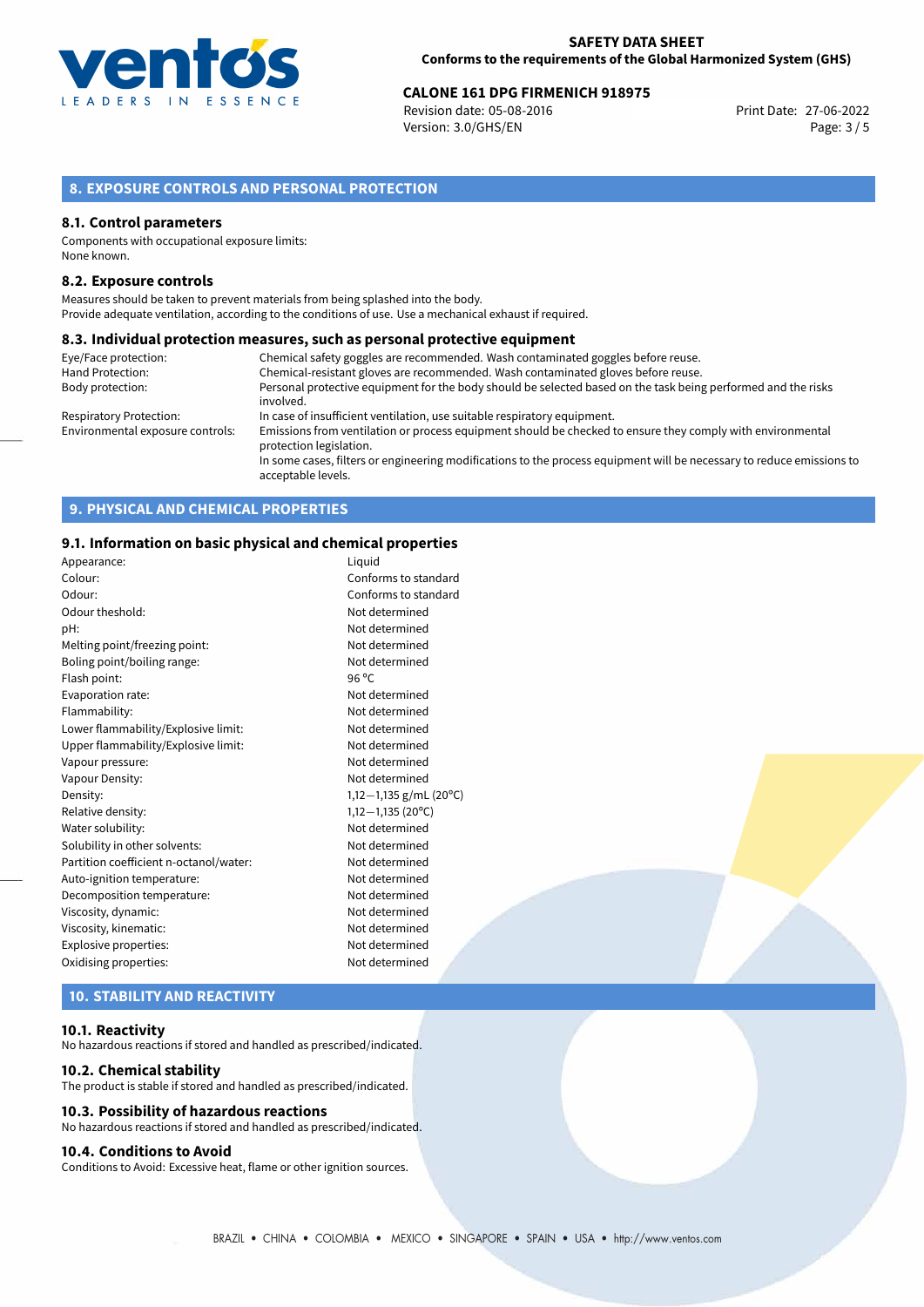

# **CALONE 161 DPG FIRMENICH 918975**<br>
Revision date: 05-08-2016<br>
Print Date: 27-06-2022

Revision date: 05-08-2016 Version: 3.0/GHS/EN Page: 4 / 5

## **10.5. Incompatible materials**

Avoid contact with strong acids and bases and oxidizing agents.

## **10.6. Hazardous decomposition products**

During combustion may form carbon monoxide and unidentified organic compounds.

## **11. TOXICOLOGICAL INFORMATION**

| <b>Acute toxicity</b>                    | Harmful if swallowed.                                                     |
|------------------------------------------|---------------------------------------------------------------------------|
| <b>Skin corrosion/irritation</b>         | Based on the data available, the criteria for classification are not met. |
| Serious eye damage/irritation            | Based on the data available, the criteria for classification are not met. |
| <b>Respiratory or skin sensitisation</b> | Based on the data available, the criteria for classification are not met. |
| <b>Germ cell mutagenicity</b>            | Based on the data available, the criteria for classification are not met. |
| Carcinogenicity                          | Based on the data available, the criteria for classification are not met. |
| <b>Reproductive toxicity</b>             | Based on the data available, the criteria for classification are not met. |
| <b>STOT-single exposure</b>              | Based on the data available, the criteria for classification are not met. |
| <b>STOT-repeated exposure</b>            | Based on the data available, the criteria for classification are not met. |
| <b>Aspiration hazard</b>                 | Based on the data available, the criteria for classification are not met. |

## **12. ECOLOGICAL INFORMATION**

#### **12.1. Toxicity**

#### **Assessment:**

Based on the data available, the criteria for classification are not met. **Experimental/calculated data:** No information available.

## **12.2. Degradability**

No information available.

### **12.3. Bioaccumulative potential**

No information available.

## **12.4. Soil mobility**

No information available.

## **12.5. Other adverse effects**

See also sections 6, 7, 13 and 15 Do not allow to get into waste water or waterways.

## **13. DISPOSAL CONSIDERATIONS**

## **13.1. Waste treatment methods**

Dispose of in accordance with national and local environmental regulations.

## **14. TRANSPORT INFORMATION**

|                                    | <b>ADR/RID/ADN</b>                | <b>IMDG</b>                       | <b>IATA-ICAO</b>                  |
|------------------------------------|-----------------------------------|-----------------------------------|-----------------------------------|
| 14.1. UN Number                    | Not classified as hazardous goods | Not classified as hazardous goods | Not classified as hazardous goods |
| 14.2. UN Proper Shipping Name      | Not applicable                    | Not applicable                    | Not applicable                    |
| 14.3. Transport Hazard Class(es)   | Not applicable                    | Not applicable                    | Not applicable                    |
| 14.4. Packing Group                | Not applicable                    | Not applicable                    | Not applicable                    |
| $\mid$ 14.5. Environmental hazards | No                                | No.                               | No                                |
| Additional information             |                                   |                                   |                                   |

#### **14.6 Special precautions for user**

None known

## **14.7. Transport in bulk according to Annex II of MARPOL 73/78 and the IBC Code**

No information available

# **15. REGULATORY INFORMATION**

**15.1. Safety, health and environmental regulations/legislation specific for the substance or mixture** No information available